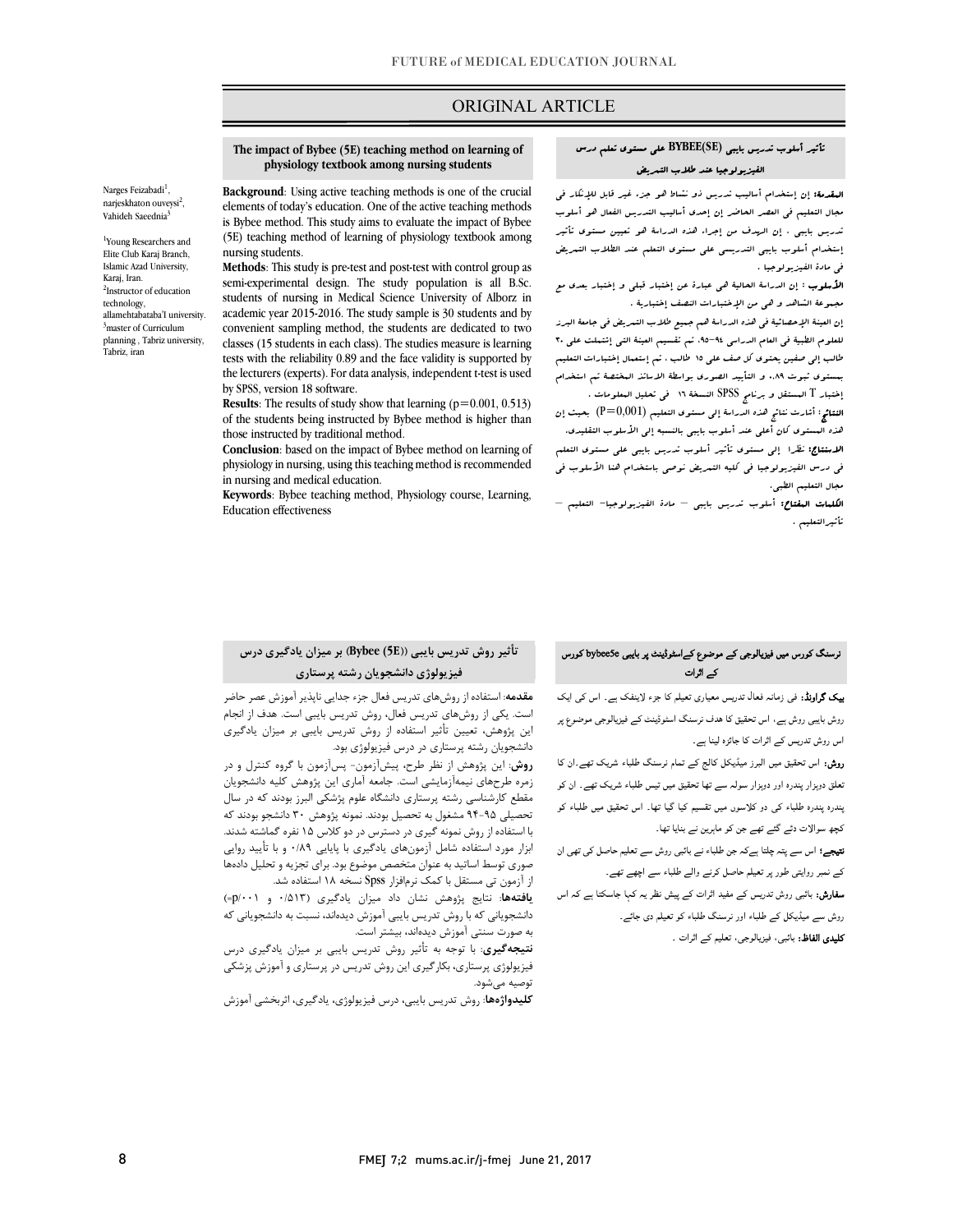## **INTRODUCTION**

Today, most Universities attempt to find educational methods to develop clinical decision making capacities and continuous learning of students. The trained students with traditional methods memorize the items instead of perceiving the concepts and they only receive information from the teachers. Such students at the hospital, only apply their routine works and are passive in new situations and there is no attempt for innovation to meet the existing needs [1]. It seems that today's traditional instruction methods don't meet the continuous changes of the community's needs. The education department of medical groups, namely nurses apply conventional methods yet. The application of new instructional methods is important as some educational science theorists consider the mentioned methods much more significant than the scientific knowledge of a teacher [2].

Teaching is an activity at the center of all educational elements and it is the most important performance of the teacher at the classroom to increase learning. As we cannot teach any topic by any method, we need suitable instruction methods to teach different topics [3].

The instructional methods are two types: One is teachercentered instruction or direct method, another one is learner- centered instruction or indirect method. [4]. Learner- centered instruction is the instruction in which the learners are aided by the teacher and they are responsible for their perception [4]. The learner-centered instruction stems from constructivist theory. This theory is mostly based on the creation and design of learning environments [5].

Bybee (5E) five-phase instruction method is one of the constructivism learner-centered instructional methods. This method was raised at first by Karplus, Their [6] and then was revised by Roger Bybee [7]. This method was at first based on three stage exploration Invention and discovery based on Piaget cognitive growth and was changed into constructivism by Roger Bybee. This instructional method increases the learning consequences for the students with different cognitive levels [8]. This instructional method consists of five phases as:

1- Engaging: In this stage, the teacher evaluates the previous knowledge of learner as the administrator and helps them to perform new activities to be involved in new concepts and be motivated.

2- Exploration: In this stage, explorative experiences are provided for students. The students use their previous knowledge and by explorative questions and tests generalize their previous knowledge.

3- Expanding: In this stage, the learners explain their perception of concepts and the teacher by his explanations can guide the learners to deep learning.

4- Elaboration: The learners develop the concepts they have learnt and use their learning.

5- Evaluation: In this stage, learners evaluate themselves and the teacher evaluates the progress of learners [9].

Bybee method has the following advantages: Learnercentered, significant learning activities, avoiding memorization of items. Also, this method enables the

 solving and information acquisition. Also, the learners are encouraged to more activities, critical and creative activities [10]. learners to absorb and adjust the information via problem

 Heidari (2006) in a study found that Bybee teaching method was eneed in comparison to letture include in academic<br>achievement of students [11]. Shokuhi (2012) in a study found that Bybee teaching method had high impact on academic achievement of students [12]. Khoftedel (2013) in a study showed that academic achievement of students of the academic achievement of the students receiving collaborative teaching method [13]. was effective in comparison to lecture method in academic trained with Bybee method were higher than the mean score

 Guasch et al., (2010) in a study of medical students found that the experimental group who received active method had better academic performance compared to control group (2010) in a study "found that this educational design considerably increased the learning and retention of students [15]. Moradi et al., (2012) in a study found that Bybee and this effect was for the benefit of experimental group [16]. Moradi et al., (2012) in a study found that Bybee instruction method was effective in learning and creativity and this effect was for the benefit of experiment group [16]. Amirteimuri et al.,  $(2014)$  in a study showed that this model facilitated Acisli et al., (2011) found that Bybee model increased the learning among students [18]. who were trained by traditional method [14]. Fazelian et al., education method was effective on learning and creativity critical thinking and learning in education [17]. In a study

 Acish (2011) in a study showed that there was a significant and learning [19]. Walia (2012) in a study found that this educational model had significant impact on math creativity of students [8]. Suciati et al., (2015) in a study showed that Bybee model increased the creativity of students [10]. difference between two groups regarding critical thinking

 education method, we can achieve effective learning in the learning - teaching process [20, 21]. The studies on using active teaching methods have supported the effectiveness of this method, but no study has been conducted on using nursing. However, the nurses have found the gap between the theory and practice in nursing [1]. One of the proposed methods to close this gap between education and practice is changing the traditional instruction system of active learning process is Bybee method. The present study aims to determine the effect of Bybee teaching method on learning of nursing students in physiology. The study hypothesis shows that: The studies have shown that in case of using suitable active instruction methods in medical education namely instruction methods. One of the active methods in teaching

students in physiology textbook. Bybee teaching method is effective on learning of nursing

## $\overline{a}$ **METHODS**

 The present study is semi-experimental with pre-test and of 30 students and by convenient sampling method, the students are dedicated to two classes (15 students in each class) as randomly into control and experiment groups. The post-test and control group. The study population consisted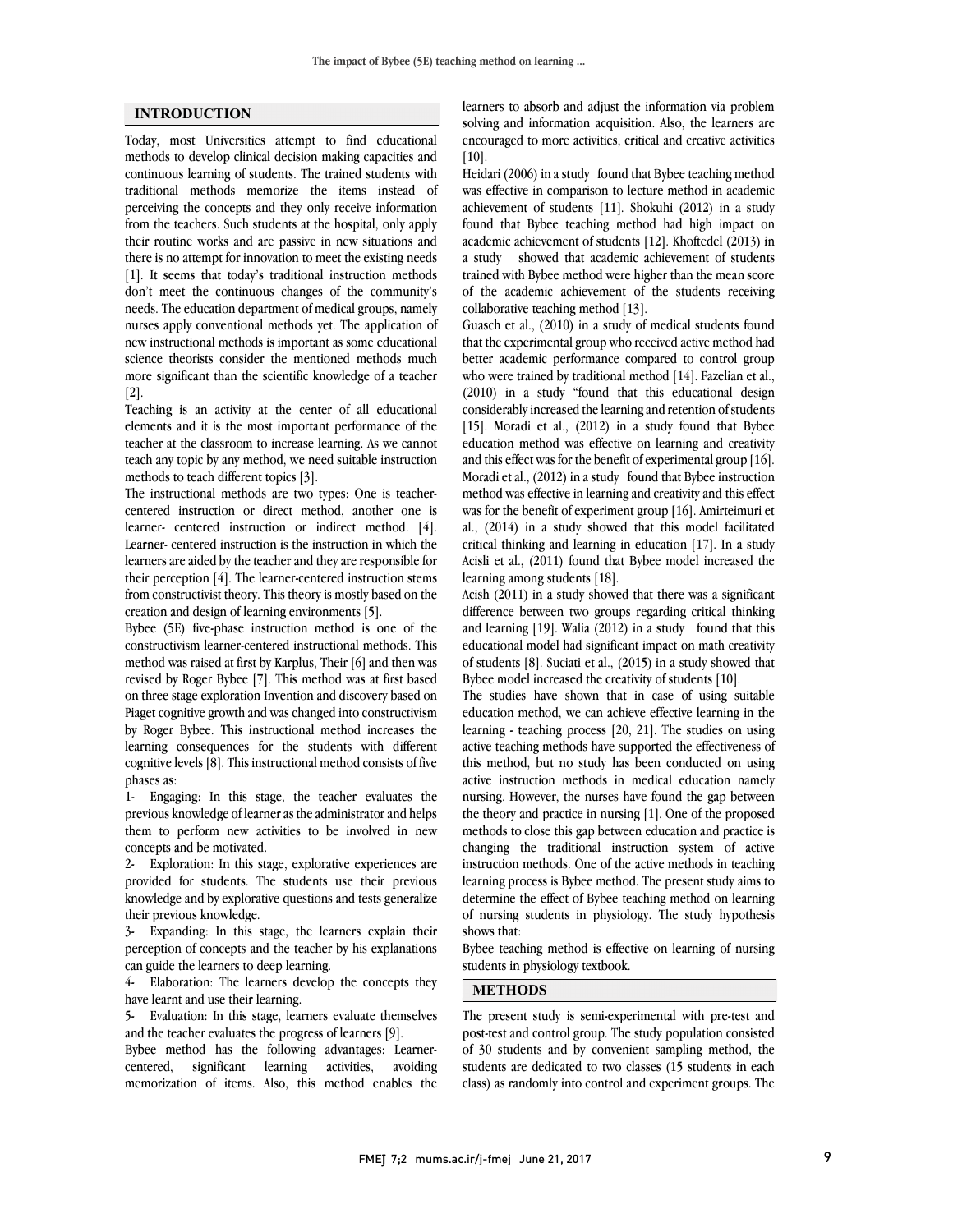inclusion chicha are the tendency of students to participate<br>in the study. At first and before entering the educational intervention, pre-test is performed on two groups. After teaching physiology by Bybee teaching method (despite traditional teaching methods can activate the learners in the method on the control group during 6 sessions (1 hour), the learning post-test is performed on two groups. The collected data were analyzed using independent t-test and SPSS software, version 18. The study measures include: inclusion criteria are the tendency of students to participate learning process) an experimental group and traditional

 physiology: after raising the questions by the researcher, they were corrected by some nursing lecturers. 20 questions were defined for two tests. The objective questions were used in these tests. After the support of face validity of the 3 lecturers as experts, to measure the reliability of tests, learning test was reliability of learning was 0.89. The scores in pre-test and Pre-test and post-test of researcher built learning of nursing performed by nursing students and the pre-test, post-test post-test were ranging 0-20.

 In descriptive statistics, some indices as mean and standard t-test was applied. The inclusion criterion was the willingness to participate in the research. It should be noted that all the participants were informed about the research goals and they deviation of scores and in inferential statistics, independent expressed their oral consent.

#### **RESULTS**

 The descriptive characters of subjects are shown in Table 1. **Bybee teaching method is effective on learning of nursing students in physiology** 

nursing students in physiology<br>The results of analysis of statistical test for learning variable are shown in Table 2. The results are shown as follows:

As shown in Table 2, as the calculated  $t$  ( $t=2.35$ ) is bigger than t of Table (t=1.65) at the  $\alpha$ =0.05 and the test is one way, by confidence interval 95%, we can say the mean scores of control group. Thus, the study hypothesis regarding the effect of Bybee teaching method on learning in difference of experiment group is higher than the mean of

| Table 1. Descriptive characteristics of subjects |                   |    |                |  |  |  |  |  |  |
|--------------------------------------------------|-------------------|----|----------------|--|--|--|--|--|--|
| <b>Educational</b><br>groups                     | Academic<br>level | F  | <b>Present</b> |  |  |  |  |  |  |
| Control                                          | B.Sc.             | 15 | 50%            |  |  |  |  |  |  |
| Experiment                                       | B.Sc.             | 15 | 50%            |  |  |  |  |  |  |

#### physiology textbook is supported.

#### **DISCUSSION**

 This study aims to evaluate the effect of Bybee teaching method on learning of students of nursing in physiology textbook. The present study is a new research in medical study regarding the hypothesis "The effect of Bybee teaching method on learning of nursing students in physiology textbook showed that Bybee teaching method increased the learning of students. The research finding was in line with was effective in comparison to lecture method in academic achievement of students [11], shokuhi which found that Bybee teaching method had high impact on academic achievement of students [12], Khoftedel which showed that method were higher than the mean score of academic achievement of the students receiving collaborative teaching method [13], Guasch et al., in a study on medical students method had better academic performance compared to control group who were trained by traditional method  $[14]$ , Fazelian et al., which found that this educational design considerably increased the learning and retention of students [15], Moradi et al., which found that Bybee education was for the benefit of experimental group [16], Amir Teimuri et al., which showed that this model facilitated critical thinking and learning in education [17] Acish which showed regarding critical thinking and learning [19], Walia which found that this educational model had significant impact on math creativity of students [8], Suciati et al., which showed that Bybee model increased the creativity of students [10] showing that Bybee method increased learning, academic  $\overline{a}$ science and there is no in this regard in Iran. The results of those of Heidari which found that Bybee teaching method the academic achievement of students trained with Bybee found that the experimental group who received active method was effective on learning and creativity and this effect that there was a significant difference between two groups achievement and creativity.

#### **CONCLUSION**

 This study showed that the Bybee method in physiology learning among the students who received Bybee instruction is analyzed as: This method is a constructivism method and this emphasizes on keeping the learners active during the learning process. The higher the engagement of learners in learning process, the better the learning and increased the learning of nursing students. The increase of retention.

L

| Table 2. The analysis results of t-test of scores of two groups in learning |             |    |                       |        |                       |    |      |         |  |
|-----------------------------------------------------------------------------|-------------|----|-----------------------|--------|-----------------------|----|------|---------|--|
| Group                                                                       | <b>Test</b> | N  | Mean and<br><b>SD</b> | F test | Significance<br>level | df |      | p-value |  |
| Control                                                                     | Pre-test    | 15 | $6.45 \pm 1.3$        | 0.312  | 0.513                 | 28 | 2.35 | 0.001   |  |
|                                                                             | Post-test   | 15 | $8.78 \pm 1.34$       |        |                       |    |      |         |  |
| Experiment                                                                  | Pre-test    | 15 | $7.21 \pm 1.12$       |        |                       |    |      |         |  |
|                                                                             | Post-test   | 15 | $14.23 \pm 1.14$      |        |                       |    |      |         |  |